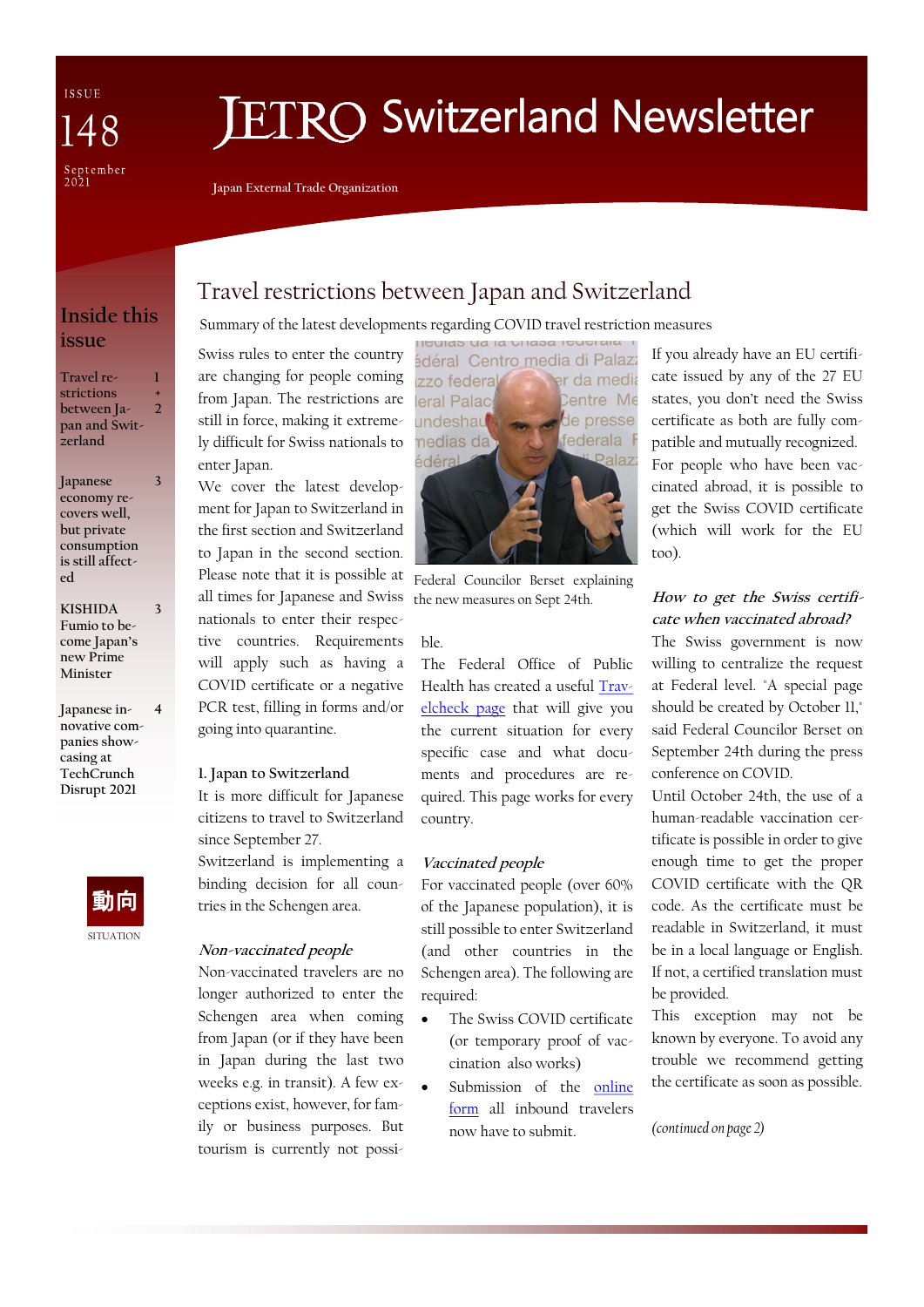# Travel restrictions between Japan and Switzerland

## *(continued from page 1)*

In the meantime, it is better to keep a copy of [the September 24th](https://www.admin.ch/gov/en/start/documentation/media-releases.msg-id-85254.html)  [press release on th](https://www.admin.ch/gov/en/start/documentation/media-releases.msg-id-85254.html)e coronavirus on which this exception is written.

# **Still possible to get the certificate from some cantons**

Before the decision to centralize the request and delivery of the certificate to people that have been vaccinated abroad, cantons were in charge of it. Most of them continue to provide it until the federal form is ready.

The list of all cantonal authorities is available on this [page.](https://foph-coronavirus.ch/certificate/how-do-i-get-a-covid-certificate-and-how-do-i-use-it/#contents1)

Cantons will require proof of vaccination and evidence of your stay in Switzerland, such as a hotel or flight booking.

Currently, only the vaccines authorized by the European Medical Agency (EMA) are recognized. This list currently includes the vaccines from Pfizer, Moderna, AstraZeneca and Johnson & Johnson. In very specific cases, the vaccines on the WHO emergency list can be recognized, including Sinovac and Sinopharm.

#### **2. Switzerland to Japan**

Japanese nationals traveling back to Japan from Switzerland will need to have a negative PCR test and to go through 14 days of quarantine. The quarantine will be reduced to 10 days for fully vaccinated people for some countries but Switzerland is not on the latest list.

Quarantine is strictly controlled. The installation of a specific app is mandatory. Random controls can take place to check that you are at the place you chose for your quarantine.

# **Inbound restrictions for Swiss nationals**

Swiss nationals are currently not authorized to visit Japan. There is a very small number of exceptions but they do not include tourism or business purposes.

#### **No certificate yet**

Currently Japan does not have a digital certificate. The government is discussing this possibility. The Nikkei [newspaper reported](https://asia.nikkei.com/Spotlight/Coronavirus/COVID-vaccines/Japan-to-issue-online-vaccine-certificates-in-December) in early September that such a certificate with a QR code would be issued in December. It would mostly have been used for travel purposes.

Until now, Japan has not been differentiating between vaccinated and non-vaccinated people. The country maintains a strict inbound restriction policy. However, the situation could change in the near future as the vaccination rate is growing fast with 10 million doses administered every week since June. Currently over 60% of the population is vaccinated.

## **End of the state of emergency**

Japan went through a difficult summer regarding COVID infections, forcing authorities to call a state of emergency. Social activities, restaurants and bars were restricted. Thanks to the improving situation, the state of emergency will end on September 30 in the whole country for the first time since six months. Source: [Japanese Ministry of For](https://www.mofa.go.jp/ca/fna/page4e_001053.html#section1)[eign Affairs](https://www.mofa.go.jp/ca/fna/page4e_001053.html#section1) (MOFA)



Unfortunately, for Japanese travelers the negative tests no longer suffice

SITUATION

動向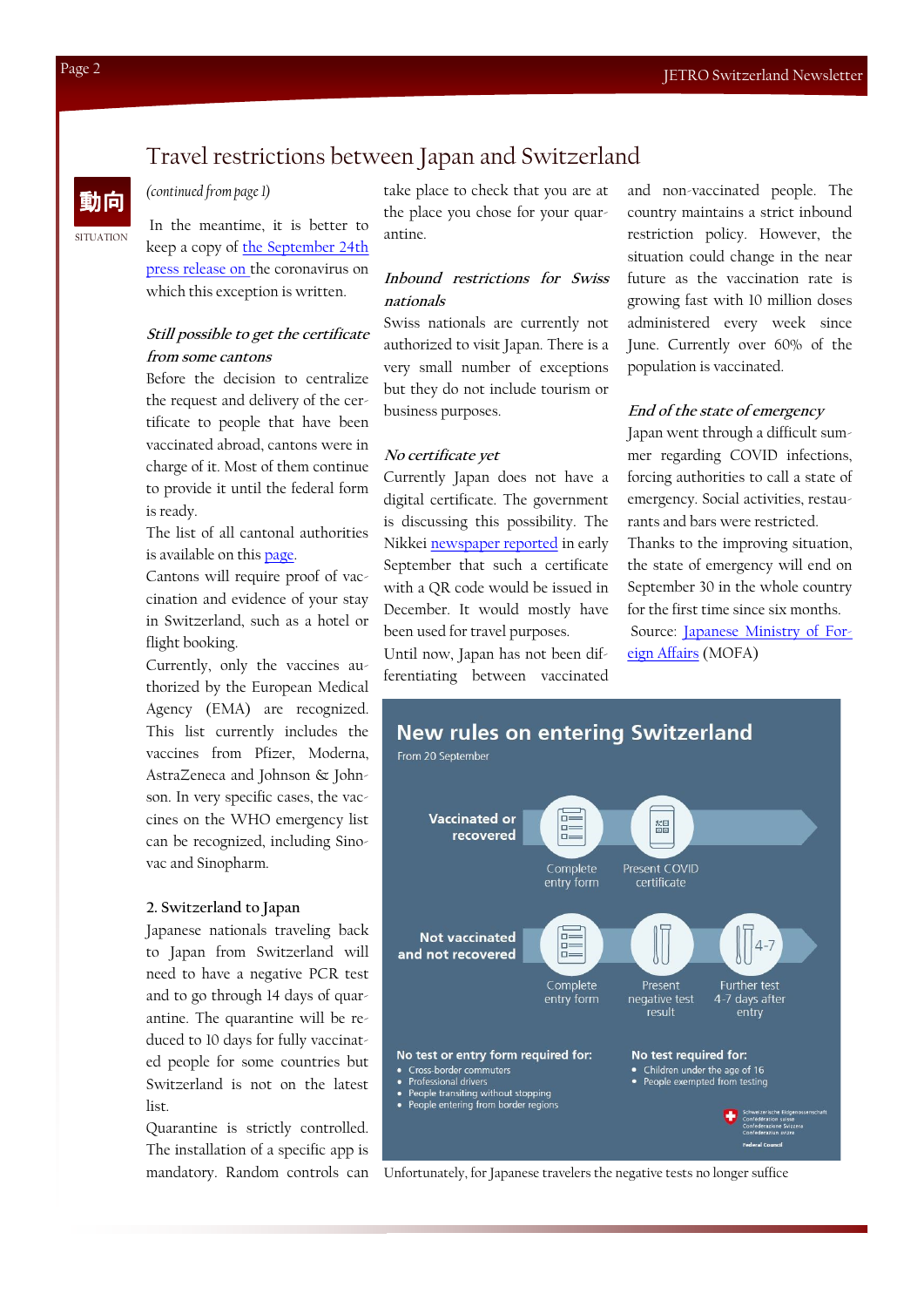# Japanese economy recovers well, but private consumption is still affected

The second preliminary figures regarding Japan's second quarter are better than initially announced. Instead of 0.3%, the GDP grew by 0.5% with the corrected figures. Annualized, the growth would be 1.9%.

The main difference comes from public demand, which was significantly higher than initially calculated (0.7% instead of 0.1%). Private consumption and foreign trade remained stable at a high level between the publications (more details in our [August edition\)](https://www.jetro.go.jp/ext_images/switzerland/newsletter/Newsletter_2021/newsletter147.pdf). Source: [Cabinet Office of Japan](https://www.esri.cao.go.jp/en/sna/data/sokuhou/files/2021/qe212_2/gdemenuea.html)

In an online speech, Governor Kuroda of the Bank of Japan (central bank) welcomed the recovery and resilience of the Japanese economy, but also reminded us that economic

activity is still about 3% lower than the pre-crisis level.

Nonetheless, and despite challenges such as COVID resurgences and a disturbed supply chain, the economy has proven to be robust. The downward pressure affecting private consumption will gradually end.

Source: [Bank of Japan](https://www.boj.or.jp/en/announcements/press/koen_2021/data/ko210927a1.pdf)



# KISHIDA Fumio to become Japan's new Prime Minister

On September 29th, Mr. Fumio Kishida won the presidential election of the Liberal Democratic Party (right-wing/conservative). In Japan, there is no direct election of the prime minister. The leader of the largest party will form a government and head it. This system has similarities with the German, British and Italian ones.

On October 3rd, an extraordinary session of the Diet will take place to formally appoint Mr. Kishida as new Prime Minister. As the LDP has a majority in the lower house, he is certain to become the 100th Prime Minister (PM) of Japan.

The decision of current PM Suga not to continue as head of the party opened a one-month campaign for his succession.

Four candidates formally applied (two women and two men). Mr. Kishida was elected in the second round with 257 voices against 170 for his challenger Mr. Kono.

Mr. Kono had more support coming from the non-parliamentarian members of the party that can vote to some extent, but Mr. Kishida was preferred by the sitting members of the party. Mr. Kishida is considered to be a man of consensus and able to guarantee continuity and stability.

Kishida's government will succeed Suga's with several challenges ahead. The new government will have to continue dealing with the pandemic and its economic consequences. Concerned about economic inequality, he is willing to have an economic recovery plan that benefits everyone. He is also aware of the importance of balancing the national budget and will continue the efforts of the past administration in this regard. Foreign policy will be a delicate point as the situation is tense in the region. The five years of experience as minister of foreign affairs will certainly be

helpful in this regard.

The new PM will also have to lead the party to the coming general elections in November. Indeed, the LDP wants to secure its majority. Readers of the **[NZZ](https://www.nzz.ch/international/japans-regierende-liberaldemokraten-waehlen-eine-neue-parteispitze-ld.1647879)** and **[LeTemps](https://www.letemps.ch/monde/fumio-kishida-un-homme-consensus-diriger-japon)** can read about it in their respective languages. Japanese media are extensively covering the news. For news in English we recommend [Nikkei Asia](https://asia.nikkei.com/Politics/Japan-election/Fumio-Kishida-elected-as-new-leader-of-Japan-s-ruling-LDP) or [JapanTimes.](https://www.japantimes.co.jp/news/2021/09/29/national/politics-diplomacy/kishida-ldp-election-victory/)



Fumio Kishida during his last visit in Europe in 2017 as foreign minister. Picture from German foreign ministry found on Wikipedia

SITUATION